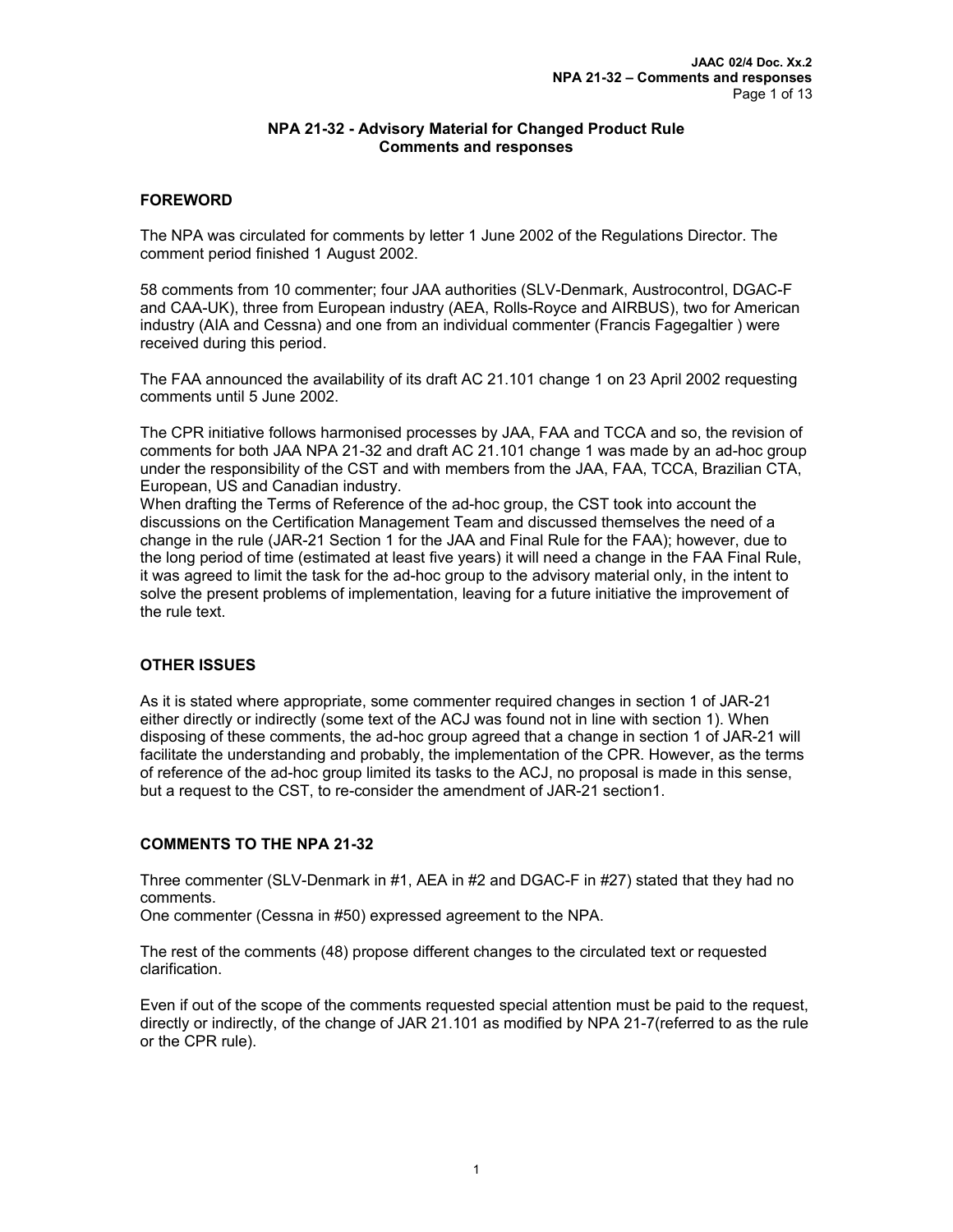## General comments

There were three general comments to NPA 21-32, Rolls-Royce (#28 and #32) and Airbus (#49),

Rolls-Royce (#28) recognises the NPA 21-32 is an improvement from the previous text but finds it still overcomplicated and confusion by length and repetition. The commenter provides grounds for these statements and concludes that a change in the rule to recover its original intent would better solve the problems than the ACJ.

Rolls-Royce (#32) considers that the ACJ is at odds with the rule in as much as the latter acknowledges that a revision to the applicable requirements can result in a change being significant. The commenter states that there is a general agreement on the ACJ's approach but states that this is an area for a rule change. The commenter also states that providing an exemption in the ACJ is not acceptable.

The ad-hoc group was also of the opinion that only a rule change could really accommodate the commenter concerns, but the ad-hoc group also works under its terms of reference and these limit the drafting to the ACJ only. Consequently no change was introduced in the NPA text.

Airbus (#49) states NPA 21-32 text is very close to draft AC 21.101 Change 1 but the numbering of paragraphs and sub-paragraphs is completely different and requests the numbering to be the same in both documents. Another comment (#22) also asked for the numbering of the ACJ to be revised to comply with JAR-11. The numbering of the NPA has been modified to align with the draft FAA AC; however, the FAA AC having one more section (Content list) all ACJ sections but 1 and 2 have different number and only the sub-sections are in full harmonisation with the FAA AC.

## 1 (now re-numbered to 2) Applicability

There were four comments in this paragraph, AIA (two comments, #3 and #5), Rolls-Royce (#29) and Airbus ( #38).

AIA (#3) requested the paragraph to include the definition of "product level change" to help the reader to focus in the intent of the rule.

Since the explanation of the terminology includes this term, it was not considered adequate to increase the length of the text by this repetition.

AIA also requested (#5) to delete part of the text describing the exceptions as per JAR 21.101(c) and include a reference to the adequate paragraph in the ACJ.

A re-drafting was considered; however, the text is mostly coincident with JAR 21.101 and finally, no change was necessary.

Roll-Royce (#29) requested the second sentence to be re-written for clarification. In this case, similarly to #3, no change to the text was finally introduced due to the existing text being mostly coincident with JAR 21.101.

Airbus (#38) requested to re-write a paragraph and move it to "purpose". The section "applicability" has been moved after "purpose" but the next has not been modified.

After the discussion of the ad-hoc group and also taking account of the comments received by the FAA on its draft AC 21.101, the section "applicability" has not been modified. The reason was to keep this section (applicability) mostly in line with the JAR 21.101 text leaving for the rest of the ACJ to include other concepts and explanations.

The FAA has modified the equivalent section of draft AC 21.101, however, no disharmonisation is expected from this difference in text.

## 2 (now re-numbered to 1) Purpose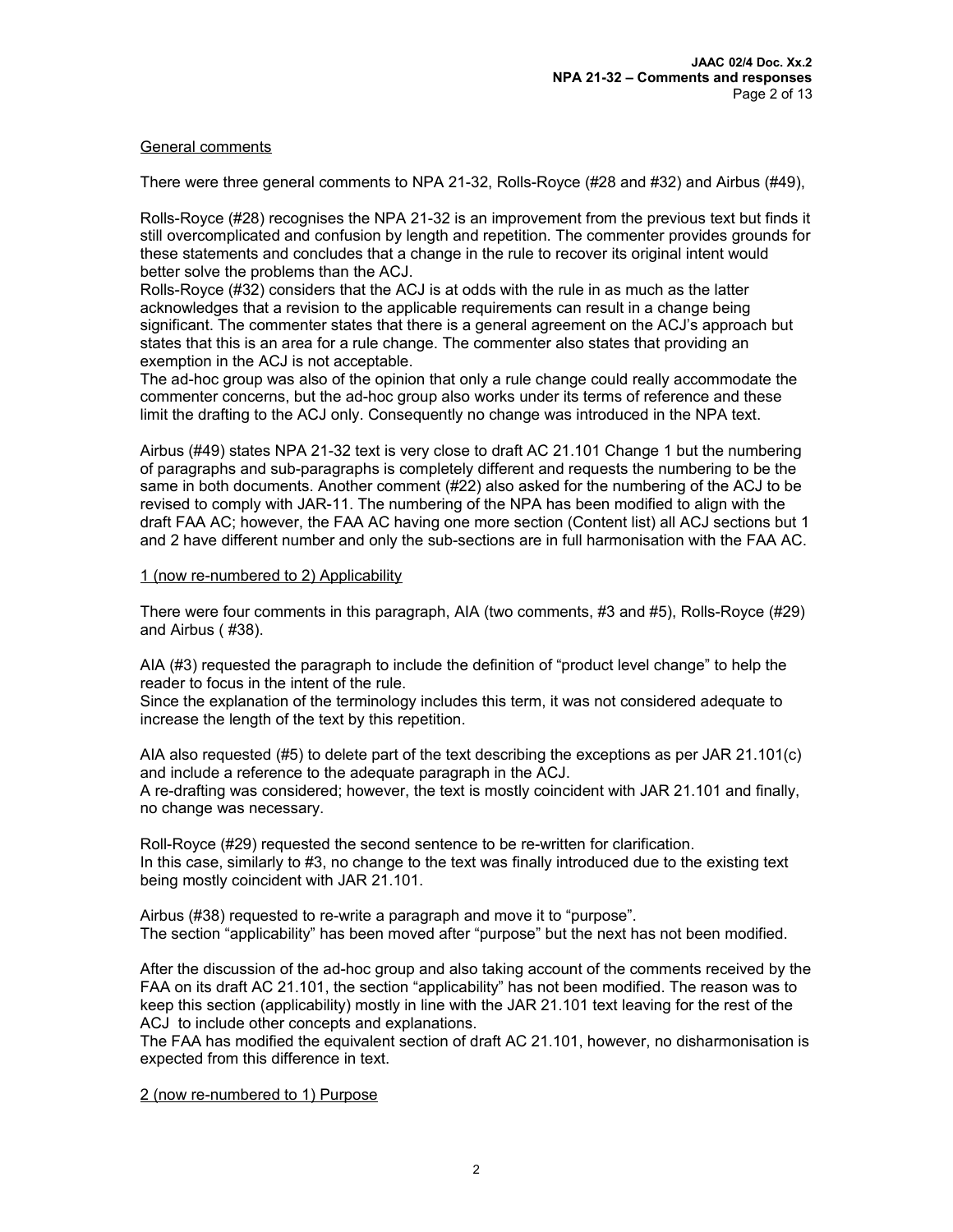There were two comments on this paragraph, Rolls-Royce (#30) and Airbus (#39).

Rolls-Royce (#30) asked to add "overwhelming" before "majority" to clarify that the significant changes are a very small proportion of major changes.

During the preliminary meeting it was proposed to change this qualifier by "vast". This change was agreed during the ad-hoc meeting and the ACJ changed accordingly.

Rolls-Royce also requested clarification in the definitions of product level change and significant change in respect of the definitions section of the ACJ.

Since the explanation of terminology section of the ACJ has been modified, the wording in the paragraph "purpose" has been revised to align with it.

Airbus (#39) requested a change in the text to clarify that the exception for not significant changes is established by the requirements and not by the ACJ. In the preliminary meeting, the existing text was found adequate and no need to change it. However, for the final text, there were some changes introduced for alignment with the changes introduced in "explanation of terminology".

There have been two more changes introduced once other sections of the ACJ were revised: -A sentence to remind that all changes must be approved by the authority, and -One sentence to state that each change must be judged on its own merit. These changes are harmonized with the FAA AC text.

#### 4 Explanation of terminology

There were two comments on this paragraph by AIA (#6 & #7).

In (#6) AIA requests to delete the words "or an individual change" based on their opinion that no single change at the system or component level can reach the level of a product level change. They also request to add (i.e. "derivative product") (this was also requested in AIA #7) and some generic examples of component level changes.

After discussions in the preliminary meeting, it was found not justified to exclude the possibility of a single change to reach the product level, the text was modified for clarity but keeping the possibility of a single change. The reference to "derivative product" was also not found appropriate because the term is not used in JAR-21 or defined.

The explanation of the terms "significant change" and "substantial change" were slightly modified to respond to comments mainly raised under section 4, Purpose.

The terms have been listed in alphabetical order.

#### 5 General overview of JAR 21.101

There were six comments on paragraph 5 General overview of JAR 21.101, AIA (#8 and #9), Rolls-Royce (#31), Airbus (#40) and CAA-UK (#53,and #58). There were also two comments, AIA (#10) and CAA-UK (#57) on Figure 1.

AIA (#8) asks for deletion of the whole fourth paragraph but the first sentence justifying the request on that it is a good idea but not said in the rule.

The paragraph was revised and it was agreed that some changes in wording were needed to align with the rule.

It is important also to note that this remarks may have implicit a request for rule change.

AIA (#9) is a duplication of comment 8.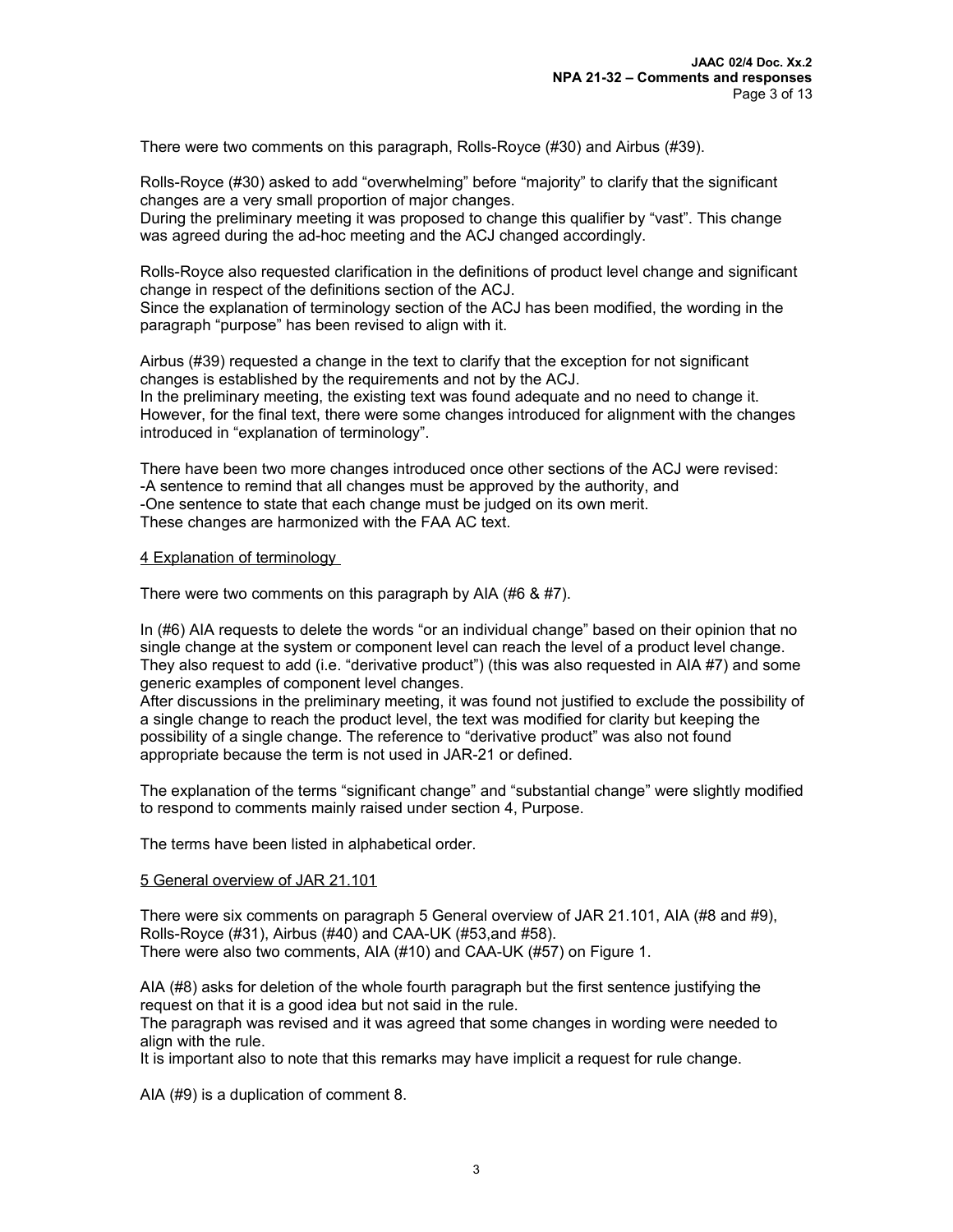Rolls-Royce (#31) asks for deletion of fifth and sixth paragraphs because they are a repetition of the wording in the rule  $(JAR 21.101(c) \& (d))$ .

This was partially agreed and the wording revised during the ad-hoc meeting to avoid duplications and restore consistency also taking into account the changes introduced in the explanation of terminology (some text of the mentioned paragraphs is still kept).

Airbus (#40) required to replace "any" by "a" before "change" in the third paragraph to be consistent with the possibility of exceptions.

This comment was agreed in the preliminary meeting and also in the ad-hoc meeting. The change is incorporated in the final draft ACJ.

CAA-UK (#53) requested to add a paragraph to account for the impact of CPR in STC applications in JAR-21 (STC in JAR-21 is in general not harmonised with FAA). The preliminary meeting it was found that the text was not needed since JAR 21.101 pertains to all changes regardless of whether they are changes to TC or STC's and their changes. If modified this will introduce a not necessary non-harmonised text, consequently, no change was introduced.

CAA-UK (#58) is purely editorial and was agreed.

AIA (#10) requests to revise the words in box describing step 1 to read "Identify the proposed product level major change" and the wording of section 6 accordingly. During the preliminary meeting it was found that step1 of figure 1 is about identification of the change and not about its classification, this is done in further steps. As a consequence the proposal was rejected. This was confirmed at the ad-hoc group meeting.

CAA-UK (#57) requests clarification of decision diamond in step 3.

The "Yes" response to the question "Will the latest requirements be used?" is "Yes" at this point if the applicant voluntarily elects to comply with the latest requirements. It was agreed at the preliminary meeting that the text could be modified to clarify the step but after revision at the adhoc group meeting it was found that no change was necessary.

## 6 (now divided into to sections, 6 and 7) Establishing the certification basis

There were fifteen comments in this section, AIA (#4, #11, #12, #13, #14 and #15), F. Fagegaltier (#22), Rolls-Royce (#33 and #36), Airbus (#41, #42 and #43) and CAA-UK (#51, #52 and #54).

AIA (#4) requests to add a paragraph about harmonisation and stating that, for aircraft imported from FAA and TCCA, the JAA shall become cognizant of the certifying authority's certification basis.

The text was revised during the preliminary meeting and the wording (become cognizant …) was found not adequate and so rejected. Reference to harmonisation was found not necessary in the ACJ text since the text itself is developed with FAA and TCCA. No change was introduced in the NPA due to this comment.

AIA (#11) requests to delete the sentence "This applies to the discussion and agreement of the methods of compliance together with the resulting scope of the investigation required to demonstrate compliance." since the MoC are not part of the discussion on applicable requirements.

The comment was partially agreed in the preliminary meeting and the ad-hoc group decided to delete the sentence.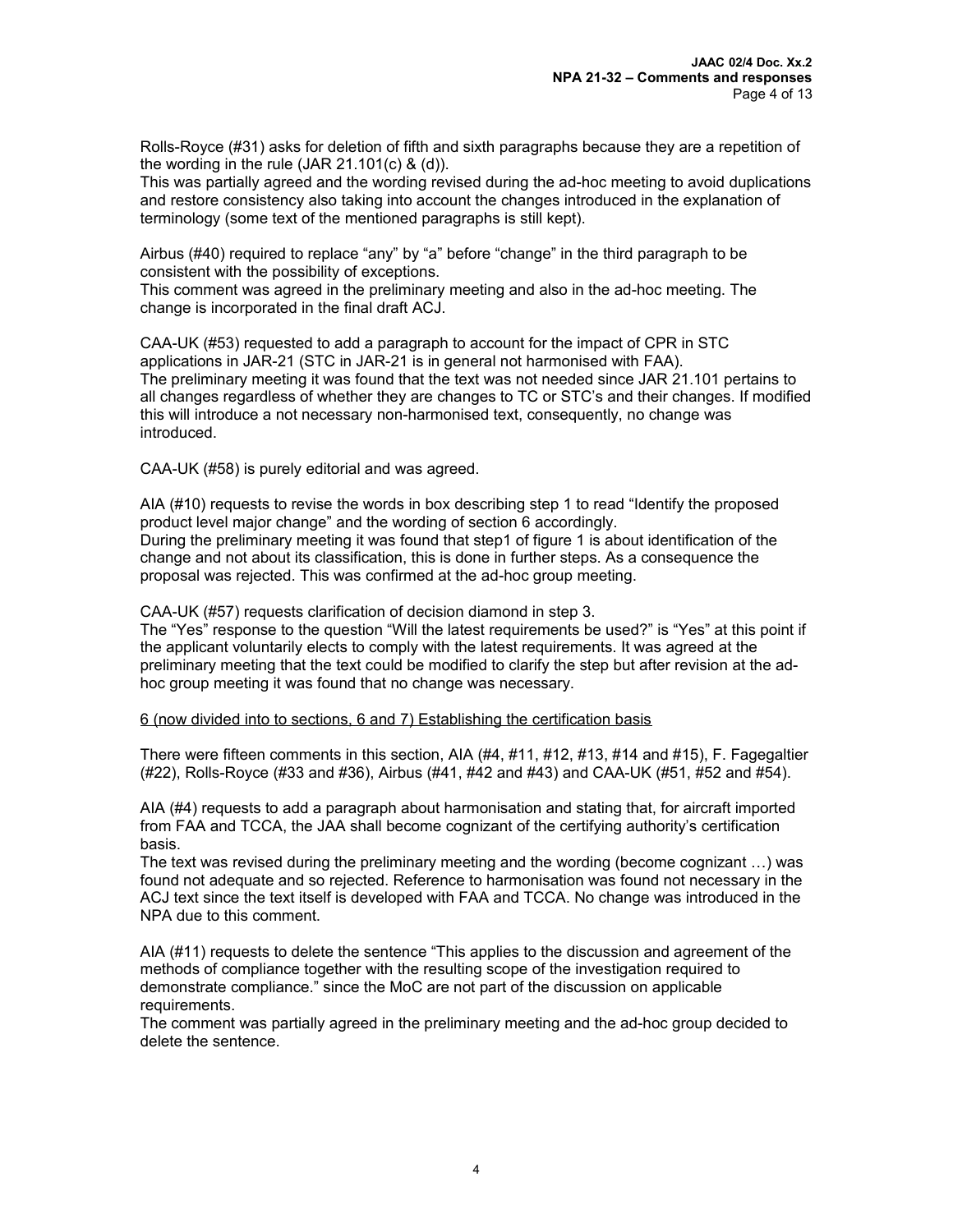AIA (#12) proposes to replace in the note "some" by "other" to clarify the intent of the process. The preliminary revision rejected this proposal on the basis of no clarification coming from the change in wording.

During the ad-hoc group meeting the whole note was deleted based in other comments.

AIA comment #13 also contained an editorial change in the note that was accepted.

AIA (#13) requested to remove from the text (Step 4) the possibility of a single change to reach the significant level.

This request is in line with comment #6 and was rejected due to the same reason. The comment also wanted the deletion of the term "extensive" as not defined. This was preliminary agreed and during the ad-hoc group meeting the whole paragraph had to be reviewed to align the wording with the revised definition of "significant".

AIA (#14) requested to add "considerable" before "operation envelope expansions" in c) iii. This was partially agreed in the preliminary meeting but no alternative wording was agreed by the ad-hoc group and consequently, no change was introduced.

AIA (#15) is of editorial nature and was agreed in the preliminary meeting.

F. Fagegaltier (#22) requests the ACJ numbering to be consistent with JAR-11. This comment does not affect the content of the NPA. The numbering was changed (see also disposition of #49) but not to comply with JAR-11, but to align as much as possible with the FAA AC.

This comment also requests to correct the reference in the note to read JAR P-30. This was agreed in the preliminary meeting (as it only affects the JAA ACJ and not the FAA AC) and incorporated in the text.

Rolls-Royce (#33). This comment requests several changes:

-The first paragraph of the step 1 is found poorly written and with the intent unclear. The proposal was considered by the ad-hoc group meeting and the word "relevant" was replaced by "related" for clarity.

-In step 2,  $1<sup>st</sup>$  paragraph, the final sentence is not found consistent with the rule or the flow diagram.

The sentence was found consistent by the ad-hoc group and so, no change was introduced in the final text.

-In step 3, note, the sentence in parenthesis is found obvious and a repetition. The commenter proposes to delete it.

During the preliminary meeting the entire note was proposed for deletion. This was confirmed in the ad-hoc group meeting; consequently, the note has been deleted.

-In step 4,  $1<sup>st</sup>$  paragraph, a 3rd and 4th sentence, the commenter proposes some changes in the wording for clarity.

These changes were in principle agreed during the preliminary meeting; however, during the adhoc group meeting the entire paragraph was revised after the changes introduced in the explanation of terminology for "significant". The final draft has the paragraph slightly modified from the circulated version which the aim of improving clarity.

-In step 4,  $3<sup>rd</sup>$  paragraph,  $2<sup>nd</sup>$  sentence, the commenter requests to replace the word "changed" by "met" when talking about criteria.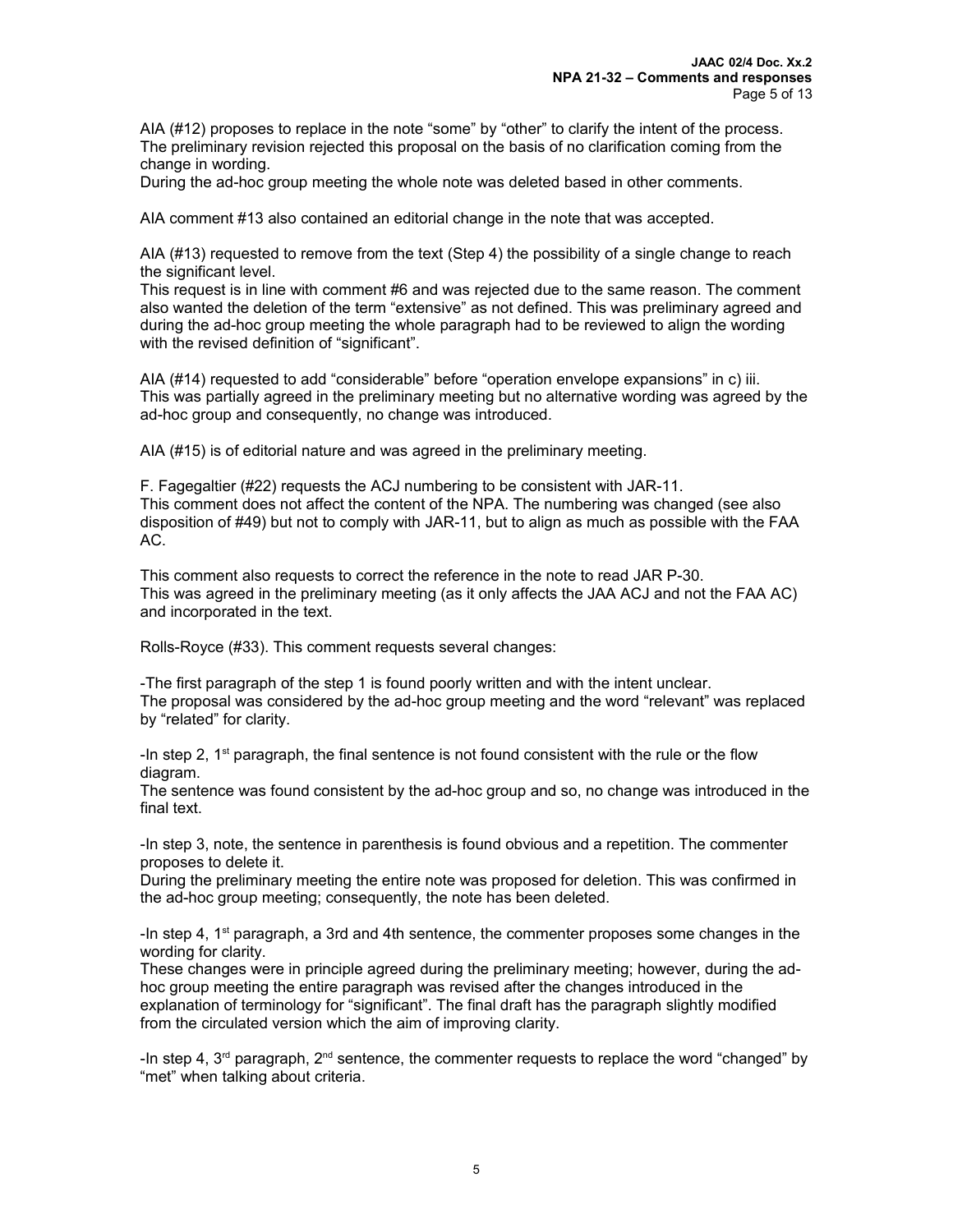This was agreed at the preliminary meeting. During the ad-hoc meeting the text was finally changed to "affected".

-In step 4, paragraph 2,  $1<sup>st</sup>$  sentence the commenter proposes to add "in combination with the change in question" in the sentence that explains the influence of previous relevant design changes in the classification as significant of a given change.

The proposal was agreed at the preliminary meeting but at the ad-hoc meeting, other changes were introduced in other paragraphs of this section and in a final revision, no modification was made to this paragraph.

-In step 4, using the criteria, the commenter does not understand the phrase "model changes to the Type Certificate" because the term "model" is nor widely used or commonly understood in the engine community. The commenter also proposes an alternative text based on the use of Mark No.

The proposal was discussed in the preliminary meeting and the use of the term "model" was agreed not be consistent with JAR-21 (JAR-21 does not use the term) and subject to different interpretations; however, the proposed text used "Mark No." that is used in the engine field but not for other products. It was agreed that an alternative term more consistent with the terminology would be of benefit. During the ad-hoc meeting, no alternative text was agreed.

The  $3<sup>rd</sup>$  sentence was also found meaningless.

During the preliminary revision this opinion was agreed, but no alternative was found during the ad-hoc meeting.

Also part of the "note (that only pertains to JAA)" was found meaningless in terms of engine certification.

As a consequence of this comment and general discussion this part of the note was deleted.

-The commenter also finds that the paragraph confirms that a revision to the requirements can not result in a change becoming significant. This is found contrary to the rule. The sentence was deleted at the ad-hoc group meeting.

-The differentiation between (1) and (2) of "making the classification" is also found not clear. The commenter asks for this particular item to be addressed in JAR-21. As the ad-hoc group is limited to drafting the ACJ, it is not possible to change section 1 requirements. The text was also checked with the present JAR-21 requirements for DOA and alternative procedures and found suitable.

-The commenter finds that the final paragraph of "making the classification" suggests that for a significant change the compliance with the latest regulations is an option.

At the preliminary revision it was confirmed that compliance with the latest requirements is not an option in case of significant changes when none of the exceptions is met; however, the applicant can always elect to comply with the latest requirements in case one of the exceptions apply.

-In step 5 the commenter finds the final words of the final sentence in the  $1<sup>st</sup>$  paragraph meaningless.

This comment was agreed in the preliminary revision and following the ad-hoc group meeting, the whole sentence was deleted.

-The wording regarding examples under a) is also found unclear. As examples are provided in other sections of the ACJ, the examples have been deleted from this paragraph.

-In step 6 the commenter finds that service experience can demonstrate but not provide a level of safety.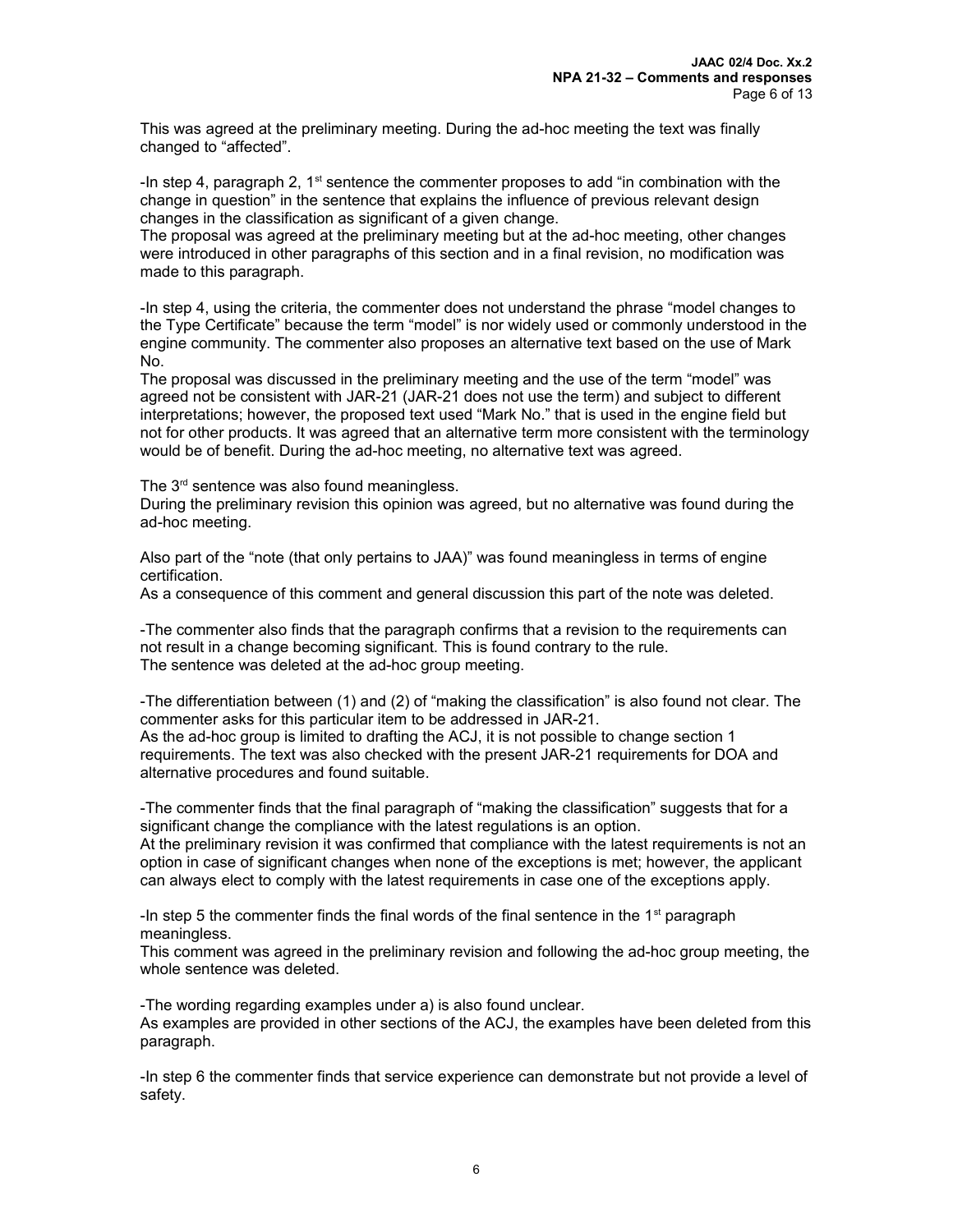The comment was agreed during the preliminary meeting but at the ad-hoc meeting it was decided to keep the wording.

-It is also not understood how a new requirement can compromise an existing level of safety. The commenter proposed to delete the sentence.

This was agreed at the preliminary meeting but after further revision in the ad-hoc group meeting, it was agreed that the wording is consistent with the text in JAR 21.101 and the sentence was kept.

-In the paragraph 1) design, the commenter proposes to provide the rationale in the example if the latest requirements should be used.

An additional text to provide this rational was proposed at the preliminary meeting; however, after discussion at the ad-hoc group meeting, only minor changes were introduced in the paragraph.

- In the  $2<sup>nd</sup>$  paragraph some wording was found confusing, e.g. "encompass the requirements" and it was not clear what certification basis was mentioned.

This was agreed at the preliminary meeting and in the ad-hoc group meeting it was decided to ad "proposed" before "certification basis" for clarification.

Rolls-Royce (#36) , similarly to part of #33 notes that while the ACJ text is true (significant product level changes result in a model change to the Type Certificate) it needs to be made clear that the converse is not true, and they provide reasoning on the case of engines. At the preliminary revision this comment was agreed. The application for a new model is not necessarily an indication of a significant change in the sense of JAR 21.101 even if associated with hardware changes. JAR-21 does not use the term "model" and as also stated in #33 the concern was acknowledged but no alternative text was agreed in the ad-hoc group meeting.

Airbus (#41) requests the note about assumptions to be deleted because the commenter finds it unclear (this note exists only in the JAA NPA and not in the FAA AC).

The note was revised in the preliminary meeting and it was agreed to delete the second part keeping the clarification on the different meanings of "assumptions" in JAR-21 and JAR-E and JAR-P (see also disposition of #33).

Airbus (#42) proposes an editorial correction to correct the reference to "transport aircraft" and replace it by "large aeroplane".

This proposal was agreed in the preliminary meeting and incorporated.

Airbus (# 43) proposes an editorial correction to delete the reference: "(see note below)" because this note does not exists.

This proposal was agreed in the preliminary meeting and incorporated.

CAA-UK (#51) expresses the opinion that the text of the ACJ is more definitive that the rule itself and proposes alternative text.

This and other comments pertain also directly or indirectly to the rule text.

The ad-hoc group drafted the ACJ on the bases of the rule and the intent of the original ICPTF and some of the difficulties found in drafting advisory material were identified as the different interpretations that can be derived from the rule text. The text of section 6 was revised in relation of this and other comments trying to make it as clear as possible. While it was always intended to keep the rule language for consistency, the simple copy of rule text was not found appropriate for advisory material.

CAA-UK (#52) requests in the sentence "It should be noted…" to replace the word "hardware" by "physical" to prevent the potential confusion of readers thinking that the paragraph is discussing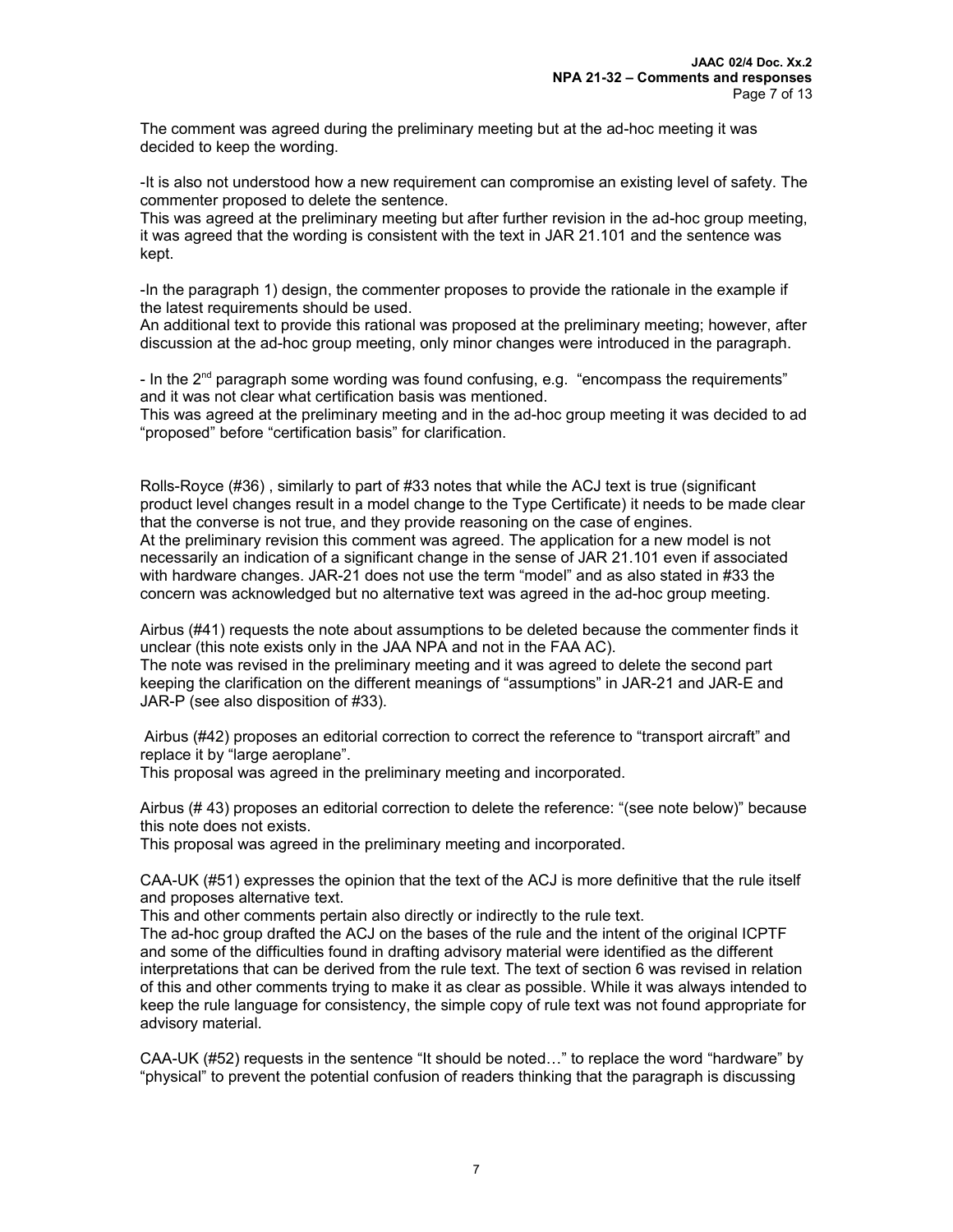the significance of hardware changes versus software changes. This change was agreed at the preliminary meeting but not confirmed at the ad-hoc meeting and the original word finally kept.

CAA-UK (#54) requests to add a new note related with the capacity of the applicant to evaluate the effect of the change in the assumptions and the need of the arrangement between the STC applicant and the TC holder.

This proposal was discussed during the preliminary meeting and rejected because the agreement between STC applicant and TC holder are not altered by the ACJ (see also disposition of #53 under section 5). This item as only pertaining to JAA system was not discussed at the ad-hoc group meeting.

Section 6 has been divided into two, 6 and 7 following a proposal of the FAA. Re-numbering of the subsequent sections has been necessary (in this CRD the references are made to the old numbering for consistency with the circulated version).

#### 7 (re-numbered as 8 )Showing compliance with an earlier requirement

One comment was made to this section, Airbus (#44).

The commenter proposes to change "the most recent certification basis for the product being changed" by "an earlier requirement, similarly to unaffected areas" to avoid the text to be misinterpreted as the latest requirements.

The proposal was agreed at the preliminary meeting and confirmed by the ad-hoc group, but at the ad-hoc group meeting the text was changed to "existing certification basis" for clarity.

#### 9 (re-numbered as 10) Special Conditions

One comment Roll-Royce (#34) was made on this section.

The commenter requests to delete the final sentence of the paragraph due to not making sense. This was agreed at the preliminary meeting and confirmed at the ad-hoc group meeting. An additional sentence has been introduced to clarify the consistency of Special Conditions for not significant changes.

## New section added by FAA and also incorporated into the ACJ:

#### 11 Documentation

The new section reads:

"All changes that result in a revision to the product's certification basis must be reflected on the type certificate data sheet. Similarly, the certification basis must be noted on all STC's". This proposal was made by the FAA during the ad-hoc meeting and accepted on the basis that this does not change the intent of the NPA.

## Appendix 1

There were four general comments on the appendix, AIA (#16), Rolls-Royce (#35) and CAA-UK (#55 and #56). Part of the comment 33 by Rolls-Royce also concerns this appendix.

AIA (#16) requested the revision of the tables to ensure consistency among products.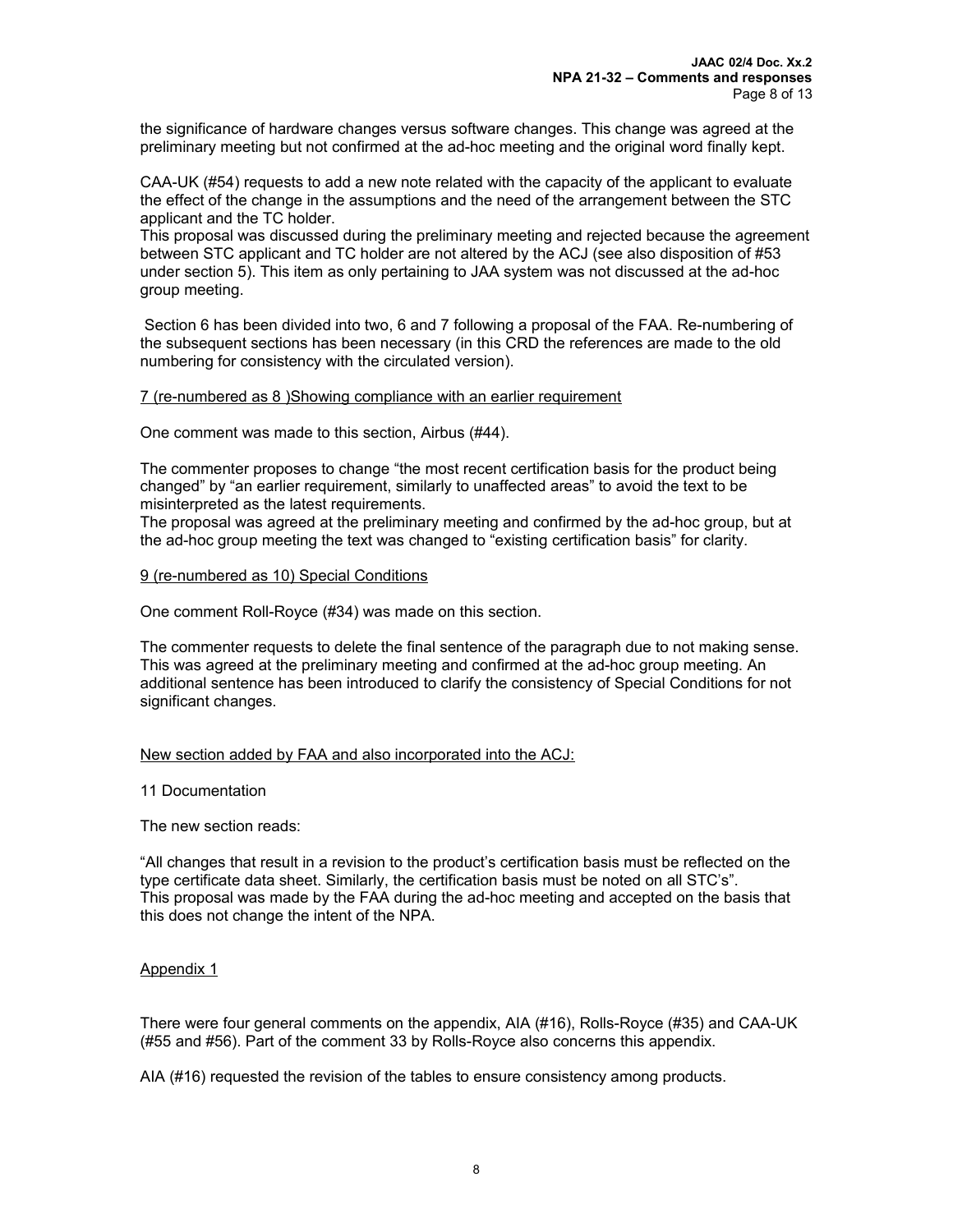While recognising that a change may have different classification in different products the tables have been reviewed by specialists and some similar examples added to other tables to restore consistency.

Rolls-Royce (#35) requests, in the text at the beginning of the appendix, third paragraph to delete the sentence "Future amendments…"

The whole text at the beginning of appendix 1 was reviewed based on this and other comments to make it clearer and to help in the use of the tables. The sentence was deleted as requested but also other text changes were introduced.

CAA-UK (#55) requested to add a sentence to state the need of an STC holder to show to have an arrangement with the TC holder before the guidance provided in this ACJ can be considered applicable. The need of an appropriate agreement between the STC applicant and the TC holder is already covered in Subpart E of JAR-21 and at the preliminary revision it was found that there was no need to repeat in this ACJ the content of other subparts of JAR-21, due the STC requirement not been harmonised with the FAA, this item was not discussed in the ad-hoc meeting.

There were 11 comments on the tables of this appendix, F. Fagegaltier (#21), Austrocontrol (#23, #24, #25 and #26), Rolls-Royce (#37), Airbus (#45, #46, #47 and #48) and CAA-UK (#56).

F. Fagegaltier (#21)

The commenter addresses ten different items. This numbering is followed here: 1- In many places in the "comments" column of the table of not significant examples the words "no controversy" are found. A clarification of the meaning is requested. After revision of the table, these words were eliminated. Additionally, the column "comments" is changed to "notes" following a proposal by the FAA.

2- The commenter requires clarification of the use of the word "assumptions" in the table. The column "assumptions" of the table relates to the "assumptions "as per the text in JAR  $21.101(b)(1)(ii)$ . The column on the table was revised and in the example 9 "no" was changed to "yes" for consistency with definition of significant.

3- This comment relates to the example on change from a bladed disk to a blisk (this example is comment also by #25 and #37)

The example was finally deleted as a separate one and combined with other. Changes have been made to the description of the change and in the notes for further clarity. Also editorial changes have been made to the Note in section 6 of the ACJ. These changes should address the issue raised.

4- The commenter finds some examples questionable, for example the words "performance envelope". This term has been deleted. Further editorial and descriptive changes have been made to address the comment.

5(first comment numbered 5) - The commenter states other inconsistencies. These have been also addressed in the editorial and descriptive changes.

5(second comment numbered 5) -There are two notes at the end of table 4. The commenter requires explanation or deletion.

The notes were at the end of table 4 because it is also the end of the tables (last table). The notes pertained to all tables and not only to engines. The notes have been deleted as found no longer necessary with the further changes introduced in the tables and other sections of the ACJ.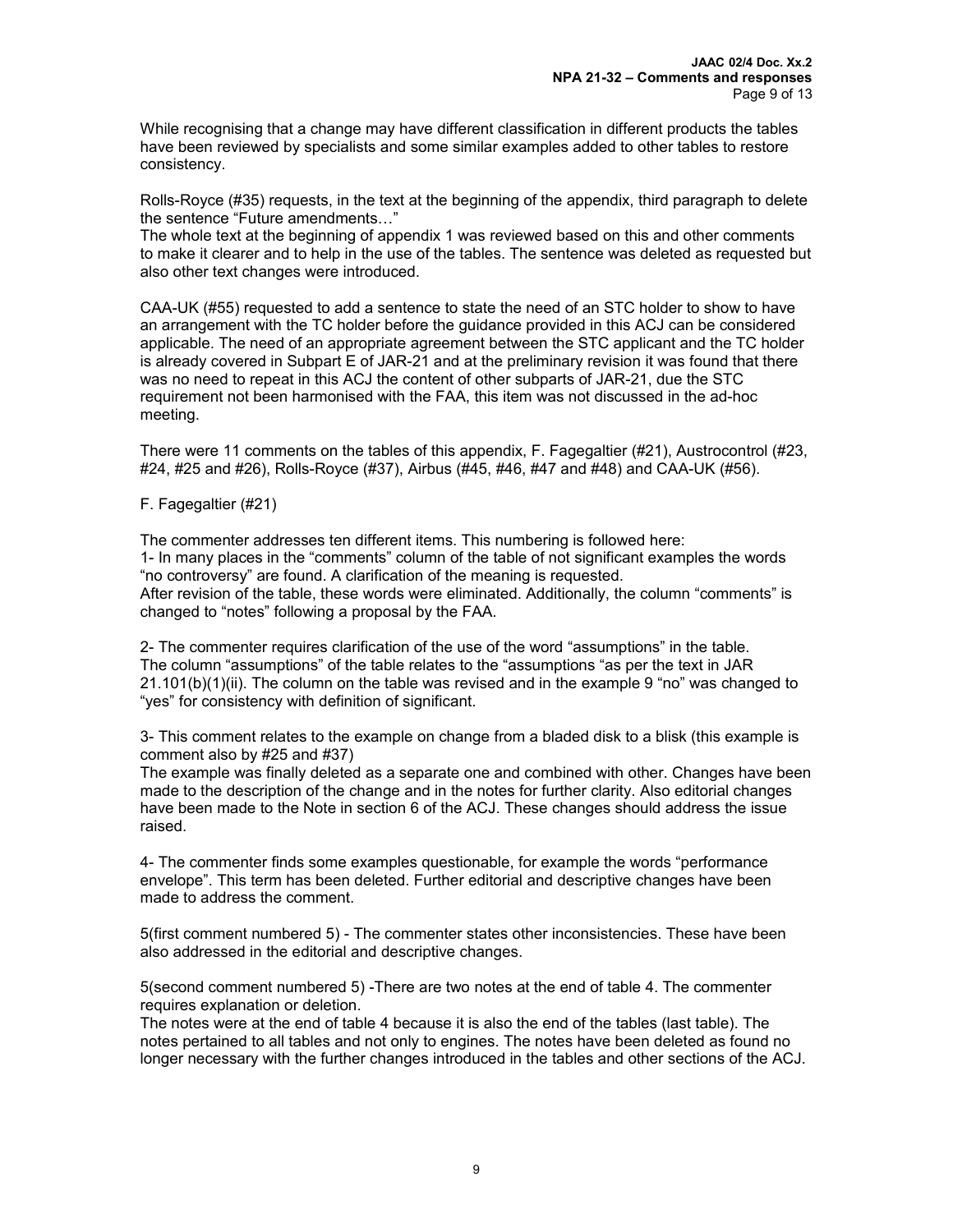6-The commenter finds that the examples do not improve understanding of the CPR rule. There have been changes made to the examples on tables of engines and propellers to improve clarity.

7-The commenter expressed that some examples were questionable, as a result the examples have been reviewed and those that were found questionable have been removed.

8-The commenter questions the interest of keeping an example,  $10<sup>th</sup>$  that he finds questionable. Changes have been made to the  $10<sup>th</sup>$  example for piston engines to address this comment.

9- The commenter questions the description an example,  $12<sup>th</sup>$  that he finds not understood. Changes have been made to the  $12<sup>th</sup>$  example for piston engines to improve understanding.

Austrocontrol (#23) requests to delete from table 1 the example: "Addition of a turbo-charger that changes the power…" due to the item being addressed in table 4 (engines). The tables of examples were reviewed by the specialists during the ad-hoc meeting and some of the examples reworded, deleted or added due to comments on the examples themselves or the changes introduced in other sections for consistency of the whole document. In particular for this example the word "appreciably" has been added in the description and the column "notes" was re-worded to state that the change is not a product level one.

Austrocontrol (#25) requests to delete from table 1 the example "Bladed disk to a blisk" and add to the table of not significant. As reasons for the proposal, they mention the change is a production related change and does nor require an update in the certification basis. This example in particular has been commented in #21 and #37. As stated above, the tables of examples were reviewed by the specialists during the ad-hoc meeting and some of the examples reworded, deleted or added due to comments on the examples themselves or the change s introduced in other sections for consistency of the whole document. In particular this example was deleted as a separate one and combined with other.

Austrocontrol (#26) requests to add in table 4 two new examples a) "Addition of a liquid cooling system" and b)"Change from a conventional magneto to a electronic ignition timing". As reasons for the proposal, they mention:

For a) Change in the assumptions

For b) Change in general configuration and Change in principles of construction.

As stated above, the tables of examples were reviewed by the specialists during the ad-hoc meeting and some of the examples reworded, deleted or added due to comments on the examples themselves or the change s introduced in other sections for consistency of the whole document. In particular an example similar to the first one has been added ("convert from cooled cylinders to liquid cooled cylinders").

Rolls-Royce at the end of #33 finds that the text in the third paragraph also confirms that rule changes will not trigger a change to be significant. They propose to delete the sentence "Future amendments…examples".

Due to this and other comments, the whole introductory text has been replaced by new text to clarify the use of the tables.

Rolls-Royce (#37) requires in table 4 to replace the references to Part 33 and 35 by JAR-E and JAR-P and to replace "Turbofan engines" by "Turbine Engines". These are editorial changes and were agreed at the preliminary meeting.

They also request to change in example 4 "Bladed disk to a blisk" to re-classify it. This same example was commented in #21 and #25. The decision to delete the example pertains to all three comments.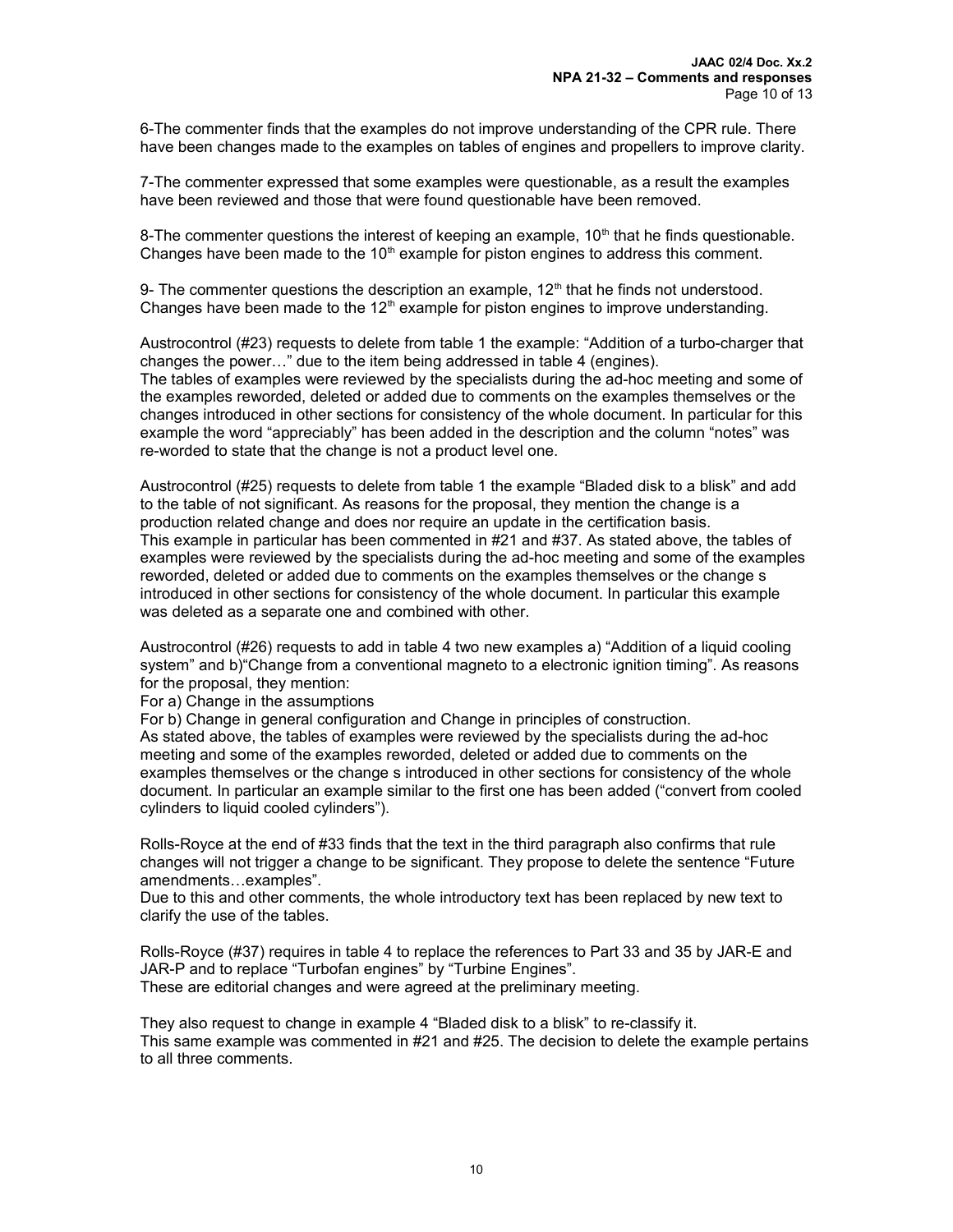They also find in table 4 that example 5 is not significant if the "inherent strength" of the engine is not compromised. They propose to change the description of the change to read "A change in the containment case from hardwall to composite or vice-versa, that is not retrofittable and that changes the inherent strength of the engine" to keep it in the table of significant changes. As stated above, the tables of examples were reviewed by the specialists during the ad-hoc meeting and some of the examples reworded, deleted or added due to comments on the examples themselves or the change s introduced in other sections for consistency of the whole document. In particular this example was re-worded similarly to the proposal.

Airbus (#45) requests in table 2 to replace "transport aircraft" by "large aeroplanes" and "small aircraft" by "small aeroplanes" stating that the change is if editorial nature. This was agreed at the preliminary meeting and the change introduced.

Airbus (#46) proposes to combine the examples 8 and 10 of table 2 stating as reasons for the change that 10% should not be presented as a hard limit for the significance and that this is determined by the extent of redesign and re-substantiation which depends not only on the increase percentage, but also on the previous model's built-in margins.

In the preliminary meeting it was found that by combining the two examples some information is lost. The example was later discussed at the ad-hoc group meeting. The tables of examples were reviewed by the specialists during the ad-hoc meeting and some of the examples reworded, deleted or added due to comments on the examples themselves or the change s introduced in other sections for consistency of the whole document. In particular for these two examples it was agreed that by combining them, some information would be lost and no change was introduced.

Airbus (#47) states that the note in table 2 for not significant changes does not exists in other tables and proposes to delete it for consistency of the document. This was found of editorial nature and agreed.

Airbus (#48) proposes to add a new example in table 2 for not significant. The example is described as "Wing tip modification, addition of winglets to improve aerodynamic efficiency". The proposed example was reviewed at the preliminary meeting and reject because example 11 already covers this aspect. This was confirmed at the review of tables during the ad-hoc group meeting.

CAA-UK (#56) states in relation with table 2 that some of the examples listed as not significant that may be independent STC's will continue to be considered as significant, in particular a "novel method of construction" was mentioned.

In the preliminary meeting this comment was rejected because the classification significant/not significant will be the same for a change to TC or STC. Subsequently, in the ad-hoc group meeting, it was found some confusion between the terms "methods of construction" that pertains to production and "principles of construction" more related with design and being one of the criteria for significant classification.

The commenter also disagrees with the wording of the last of the significant examples. This was deferred to revision by specialists. This was done at the ad-hoc meeting and the result was the re-wording of the description of the example removing the reference to "main" in relation with the rotor blades. The "notes" column was also revised for clarity.

The commenter also requests the re-consideration of the example on FLIR or surveillance cameras.

This was also deferred to specialists that discussed it in detail and finally decided not change in wording was finally introduced.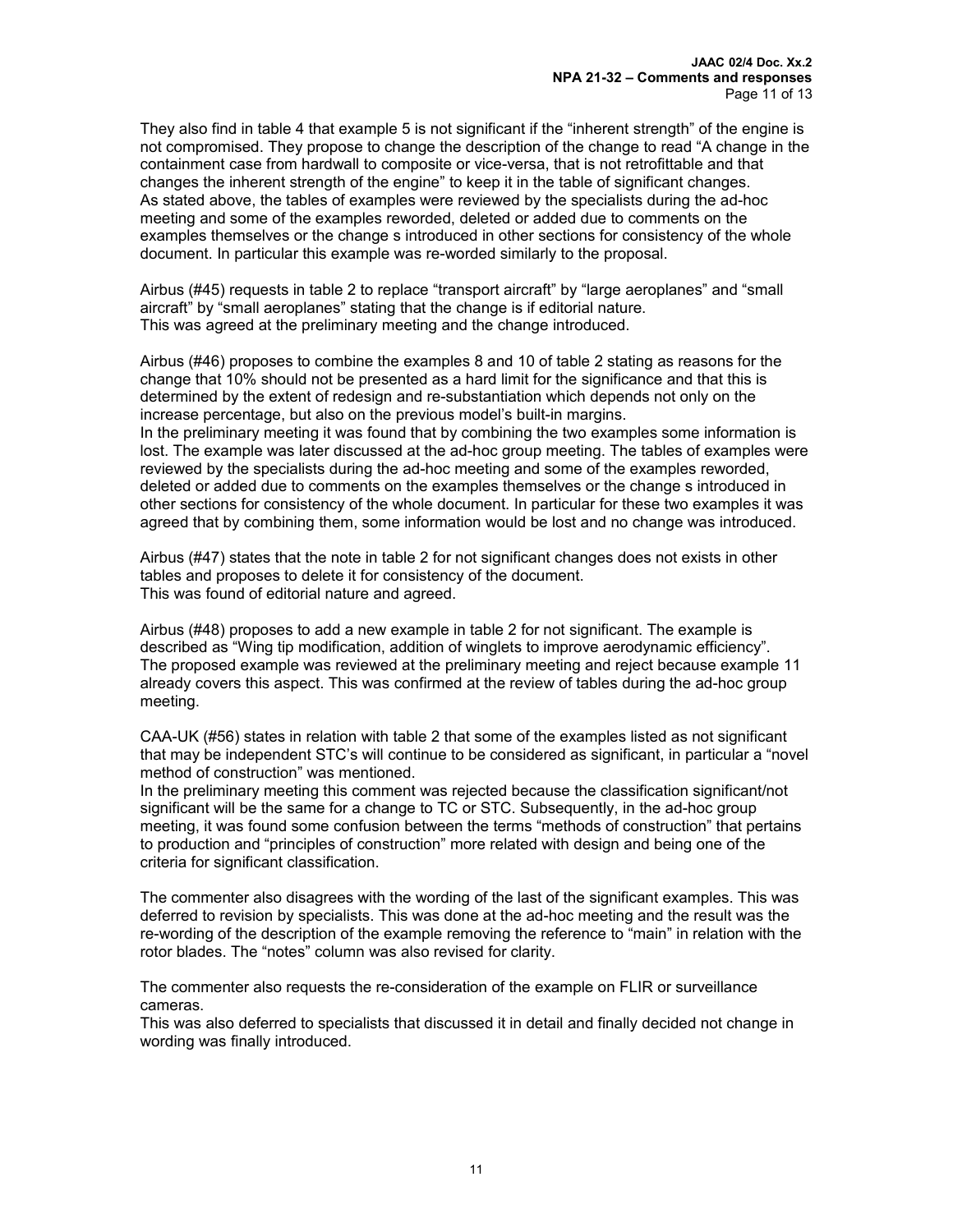In the same table (table 3) the commenter requested clarification of "new" in "installation of a new engine". This was also deferred to specialists but not change in wording was finally introduced.

During the ad-hoc meeting, some new examples have been added to replace those found controversial or unclear. Some of the existing ones have been modified according with the comments and to improve clarity.

In addition, further tables of examples of substantial changes have been added were available.

#### Appendix 2

There were four comments on appendix 2, AIA (#17, #18, #19, and #20).

AIA (#17) expresses the opinion that neither appendix 2 nor appendix 3 provide the applicant with acceptable means of compliance and provides grounds for this statement. Both the text and examples of this appendix have been reviewed to try to clarify them. Regarding the text the most important change is the introduction of a new paragraph after the first one to clarify the intent of the whole appendix.

AIA (#18) states that the reference to "engineering judgement" may lead to lack of consistency in the implementation.

The potential problem is recognised but will be addressed by the training and harmonised implementation. No changes were introduced in the text.

It is commented also that cost-benefit equals practicality but this comment was not completely understood and consequently no changes introduced.

AIA (#19) comment that in addition to accidents, incidents/events without safety consequence are also important for determining the likelihood of the event.

This reasoning was agreed but considered implicit in the text and so no change was introduced. In this comment, similarly to the previous (#18) the commenter equals practicality to cost-benefit and this is not understood.

The commenter states that the cost estimates in the rule making apply to new type while the cost for incorporation to existing designs may be substantially higher. This discussion was deferred to the ad-hoc group meeting and a sentence was introduced to clarify this at the end of step 6.

The commenter also states that the fleet size projections, utilization, etc… may be dramatically different due to the new rule leading to inaccuracies of these projections. The commenter also requested removal of the costs avoidance by "lost revenue" and certification costs. This proposal was discussed and a sentence finally introduced under "step 6, cost'.

AIA (#20) request the examples to be removed and replaced by new ones consistent with the present ACJ. The existing examples were revised during the ad-hoc group meeting, and as a consequence the example 3 was removed.

The numbering of Appendix 2 has been modified to align with the draft FAA AC.

## Appendix 3

No comments were received regarding appendix 3. AIA #17 pertained to both appendices 2 and 3 when stating that none of them provided acceptable means of compliance. This comment was acknowledged also regarding appendix 3 but no change in text was introduced.